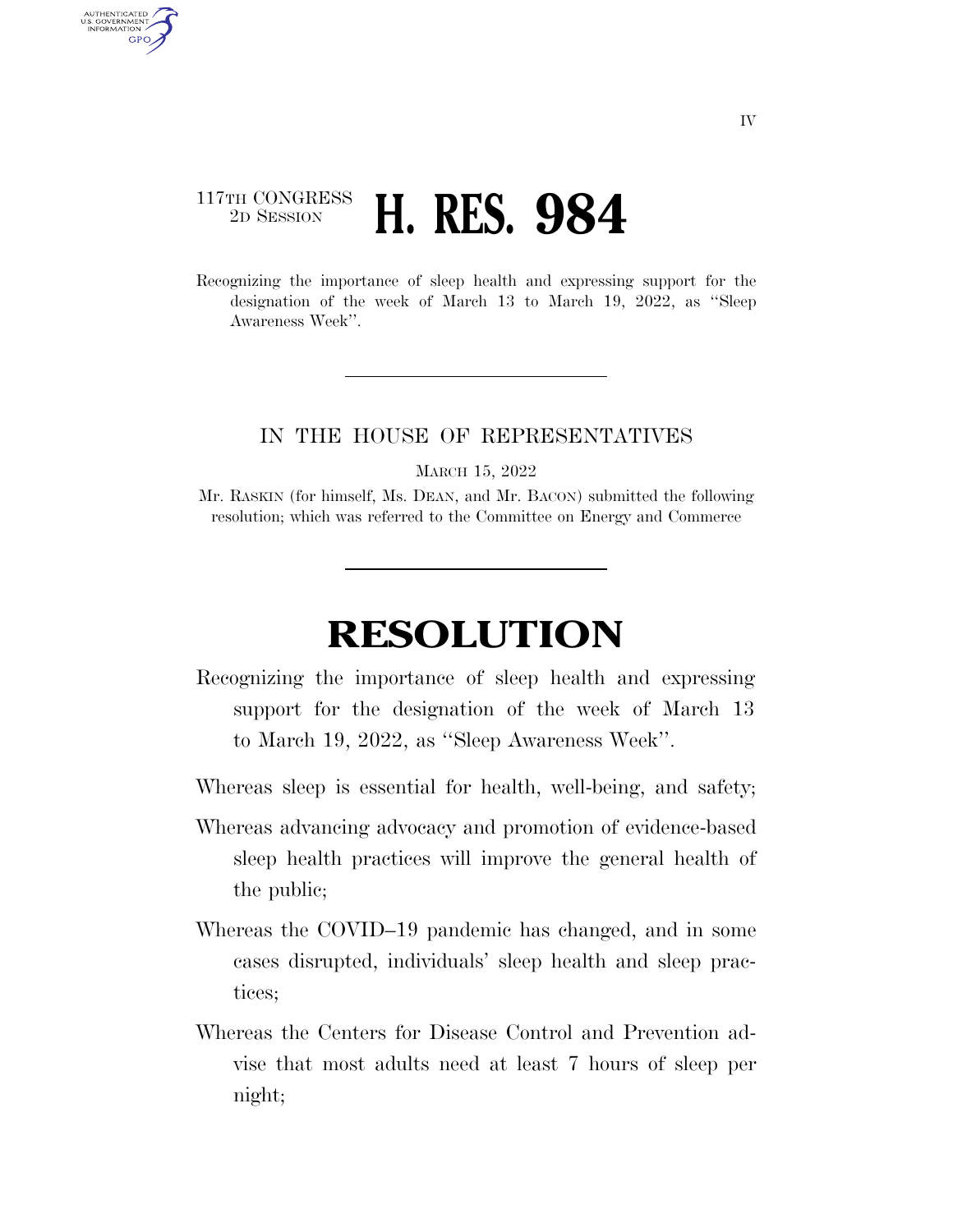- Whereas the Centers for Disease Control and Prevention found in 2016 that more than one-third of all adults in the United States sleep less than 7 hours per night on a regular basis;
- Whereas the National Sleep Foundation's 2020 Sleep in America Poll found that 44 percent of Americans say they feel sleepy between 2 and 4 days per week and 28 percent reporting daytime fatigue 5 days per week;
- Whereas numerous studies have found that Black Americans are less likely than their White counterparts to get adequate sleep, and that Black Americans may also be more likely to get lower quality sleep;
- Whereas Congress established the National Center on Sleep Disorders Research in 1993 to foster the coordination of sleep and circadian research within the National Institutes of Health and other Federal agencies;
- Whereas for over two decades, the National Sleep Foundation has organized Sleep Awareness Week to promote the benefits of healthy sleep and its importance to overall health and well-being; and
- Whereas numerous States and organizations across the Nation recognize and participate in Sleep Awareness Week: Now, therefore, be it
	- 1 *Resolved,* That the House of Representatives—
	- 2 (1) recognizes the importance of sleep health as
	- 3 a way to increase overall health and well-being;
- 4 (2) supports the designation of a ''Sleep Aware-5 ness Week'';